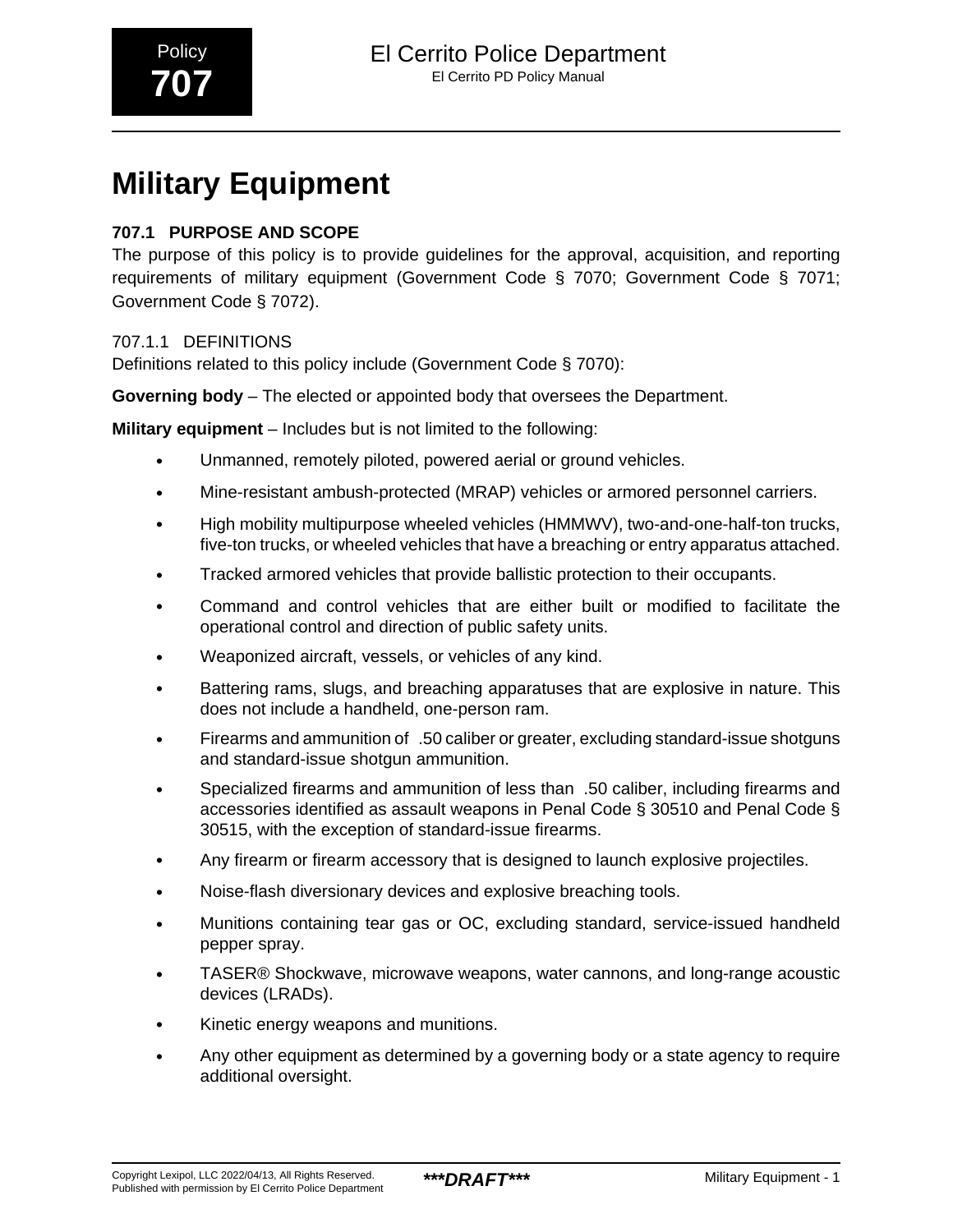## El Cerrito Police Department

El Cerrito PD Policy Manual

## Military Equipment

## **707.2 POLICY**

It is the policy of the El Cerrito Police Department that members of this department comply with the provisions of Government Code § 7071 with respect to military equipment.

## **707.3 MILITARY EQUIPMENT COORDINATOR**

The Chief of Police should designate a member of this department to act as the military equipment coordinator. The responsibilities of the military equipment coordinator include but are not limited to:

- (a) Acting as liaison to the governing body for matters related to the requirements of this policy.
- (b) Identifying department equipment that qualifies as military equipment in the current possession of the Department, or the equipment the Department intends to acquire that requires approval by the governing body.
- (c) Conducting an inventory of all military equipment at least annually.
- (d) Collaborating with any allied agency that may use military equipment within the jurisdiction of El Cerrito Police Department (Government Code § 7071).
- (e) Preparing for, scheduling, and coordinating the annual community engagement meeting to include:
	- 1. Publicizing the details of the meeting.
	- 2. Preparing for public questions regarding the department's funding, acquisition, and use of equipment.
- (f) Preparing the annual military equipment report for submission to the Chief of Police and ensuring that the report is made available on the department website (Government Code § 7072).
- (g) Establishing the procedure for a person to register a complaint or concern, or how that person may submit a question about the use of a type of military equipment, and how the Department will respond in a timely manner.

## **707.4 MILITARY EQUIPMENT INVENTORY**

The following constitutes a list of qualifying equipment for the Department

[ECPD Military Equipment Report March 2022](#page-5-0)

## **707.5 APPROVAL**

The Chief of Police or the authorized designee shall obtain approval from the governing body by way of an ordinance adopting the military equipment policy. As part of the approval process, the Chief of Police or the authorized designee shall ensure the proposed military equipment policy is submitted to the governing body and is available on the department website at least 30 days prior to any public hearing concerning the military equipment at issue (Government Code § 7071). The military equipment policy must be approved by the governing body prior to engaging in any of the following (Government Code § 7071):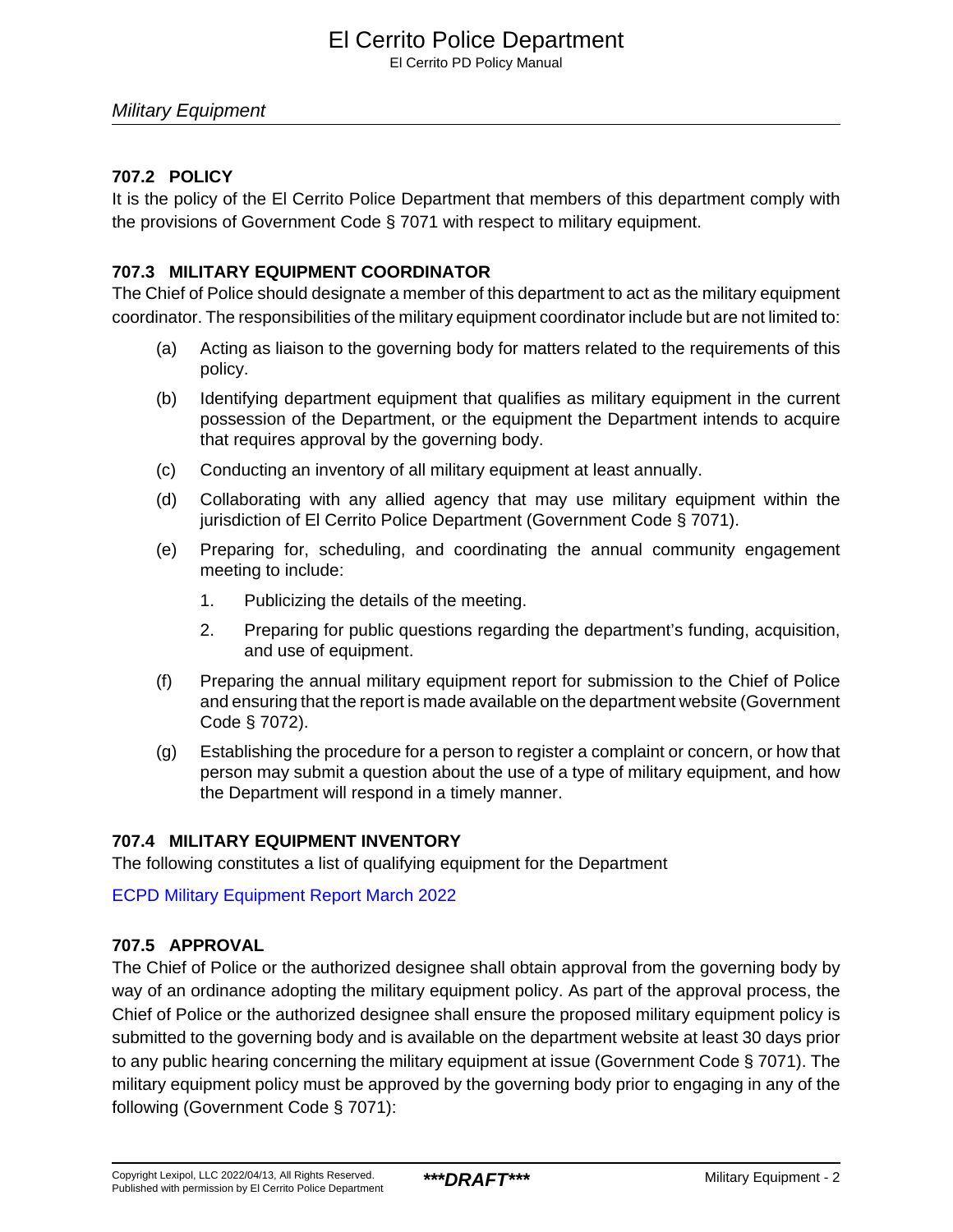- (a) Requesting military equipment made available pursuant to 10 USC § 2576a.
- (b) Seeking funds for military equipment, including but not limited to applying for a grant, soliciting or accepting private, local, state, or federal funds, in-kind donations, or other donations or transfers.
- (c) Acquiring military equipment either permanently or temporarily, including by borrowing or leasing.
- (d) Collaborating with another law enforcement agency in the deployment or other use of military equipment within the jurisdiction of this department.
- (e) Using any new or existing military equipment for a purpose, in a manner, or by a person not previously approved by the governing body.
- (f) Soliciting or responding to a proposal for, or entering into an agreement with, any other person or entity to seek funds for, apply to receive, acquire, use, or collaborate in the use of military equipment.
- (g) Acquiring military equipment through any means not provided above.

## **707.6 COORDINATION WITH OTHER JURISDICTIONS**

Military equipment should not be used by any other law enforcement agency or member in this jurisdiction unless the military equipment is approved for use in accordance with this policy.

## **707.7 ANNUAL REPORT**

Upon approval of a military equipment policy, the Chief of Police or the authorized designee should submit a military equipment report to the governing body for each type of military equipment approved within one year of approval, and annually thereafter for as long as the military equipment is available for use (Government Code § 7072).

The Chief of Police or the authorized designee should also make each annual military equipment report publicly available on the department website for as long as the military equipment is available for use. The report shall include all information required by Government Code § 7072 for the preceding calendar year for each type of military equipment in department inventory.

## **707.8 COMMUNITY ENGAGEMENT**

Within 30 days of submitting and publicly releasing the annual report, the Department shall hold at least one well-publicized and conveniently located community engagement meeting, at which the Department should discuss the report and respond to public questions regarding the funding, acquisition, or use of military equipment.

## **707.9 COMPLAINT PROCESS**

Members of the public may register complaints, feedback, or concerns or submit questions about the use of each specific type of military equipment in this policy by any of the following means:

Email: Investigations@ci.el-cerrito.ca.us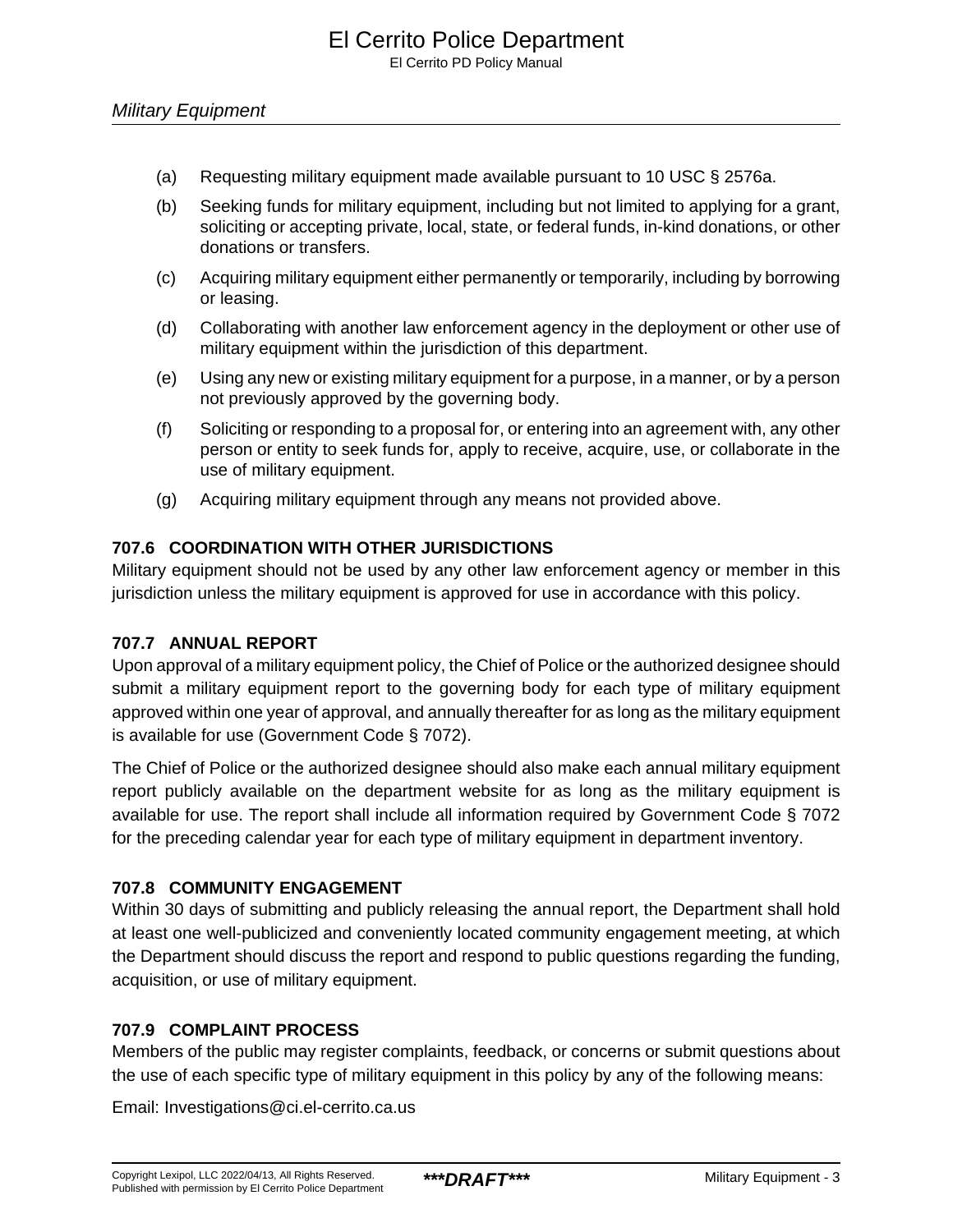## El Cerrito Police Department

El Cerrito PD Policy Manual

Military Equipment

Phone: (510) 215-4400

Mail: El Cerrito Police Department, Attn: Military Equipment Use Coordinator, 10900 San Pablo Ave., El Cerrito, CA 94530

The Department is committed to responding to complaints, feedback, concerns and/or questions received through any of the above methods in a timely manner.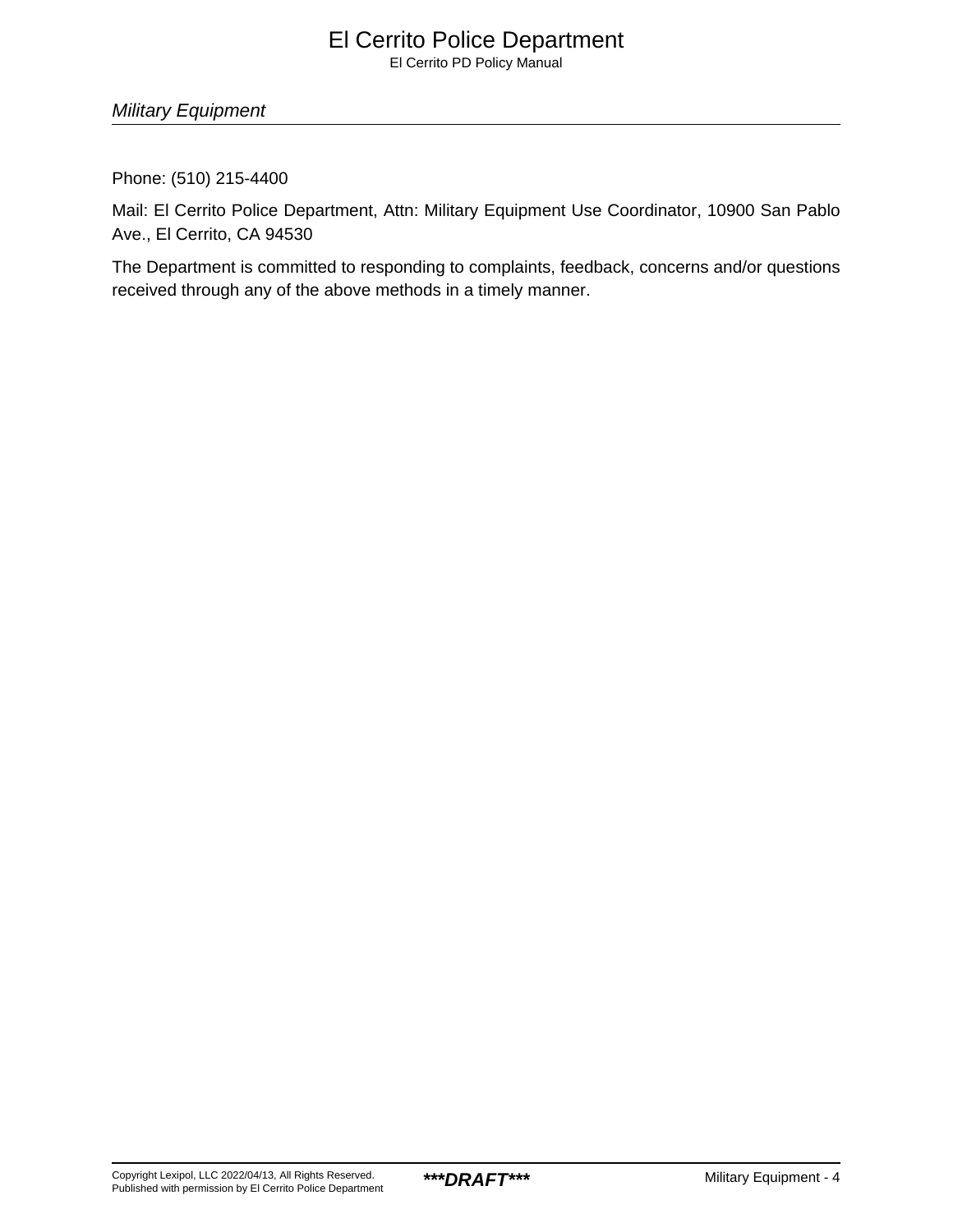## **Attachments**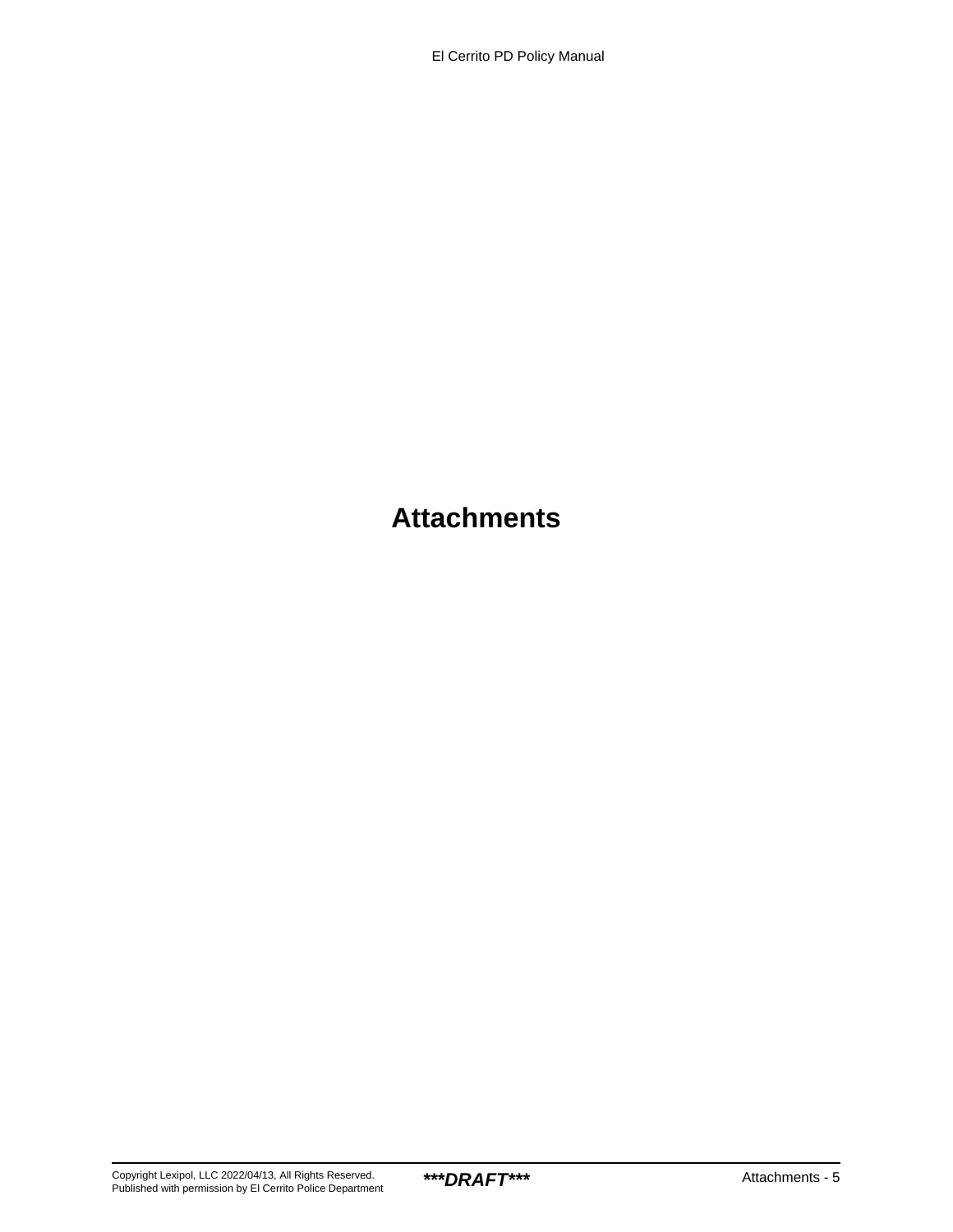# <span id="page-5-0"></span>**Equipment Report V3.pdf**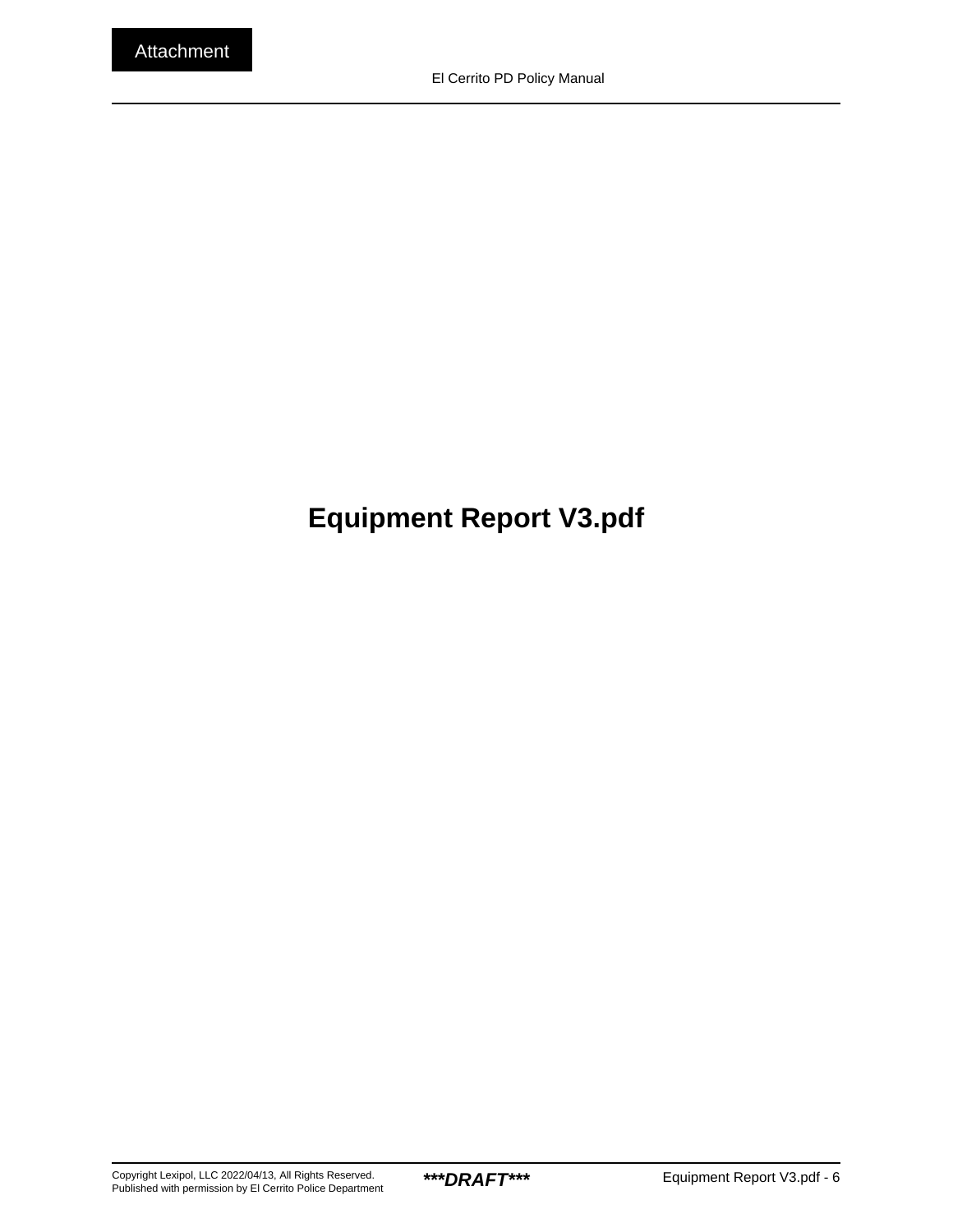## **El Cerrito Police Department Military Equipment Inventory Policy 707 March 31, 2022**

#### **Equipment Owned, Sought and/or Maintained by El Cerrito Police Department**

#### **Unmanned Aerial Vehicles – Govt. Code 7070(c)(1)**

DJI Mavic Pro – Aerial Drone Quantity: 1 Cost: \$1,300 Annual Maintenance: \$20 Description: Small, commercially available drone, equipped with a camera. Description from the manufacturer's website: "The DJI Mavic Pro is DJI's smallest flying camera, featuring a fully stabilized camera, Intelligent Flight Modes, and Obstacle Avoidance inside a revolutionary folding design. It captures 4K videos and 12-megapixel videos." Use: Overhead Photography and Searches Lifespan: 3 years Training/Certification Required: Federal Aviation Administration Certification, POST Unmanned Aircraft Systems Basic Pilots Course – 32 hours Policy #607 – Unmanned Aerial Systems (UAS) Operations

DJI Mavic 2 Enterprise Advanced – Aerial Drone Quantity Sought: 1 Cost: \$6,100 Annual Maintenance: \$100

Description: Small, commercially available drone, equipped with dual thermal and visual cameras.

Description from the manufacturer's website: "Capture accurate details in any mission with the Mavic 2 Enterprise Advanced – a highly versatile yet compact tool that packs a whole lot of performance upgrades. With high-resolution thermal and visual cameras, the M2EA supports up to 32X digital zoom and is capable of centimeter-level positioning accuracy with the RTK module. Provide incident commanders with accurate, real-time insights as missions unfold, empowering decisions to be made with confidence. Rapidly and remotely map, document, and preserve crime scenes, vehicle collisions, and more, while simultaneously keeping operators from harm's way."

Use: Overhead Photography and Searches

Lifespan: 5 years

Training/Certification Required: Federal Aviation Administration Certification, POST Unmanned Aircraft Systems Basic Pilots Course – 32 hours

Policy #607 – Unmanned Aerial Systems (UAS) Operations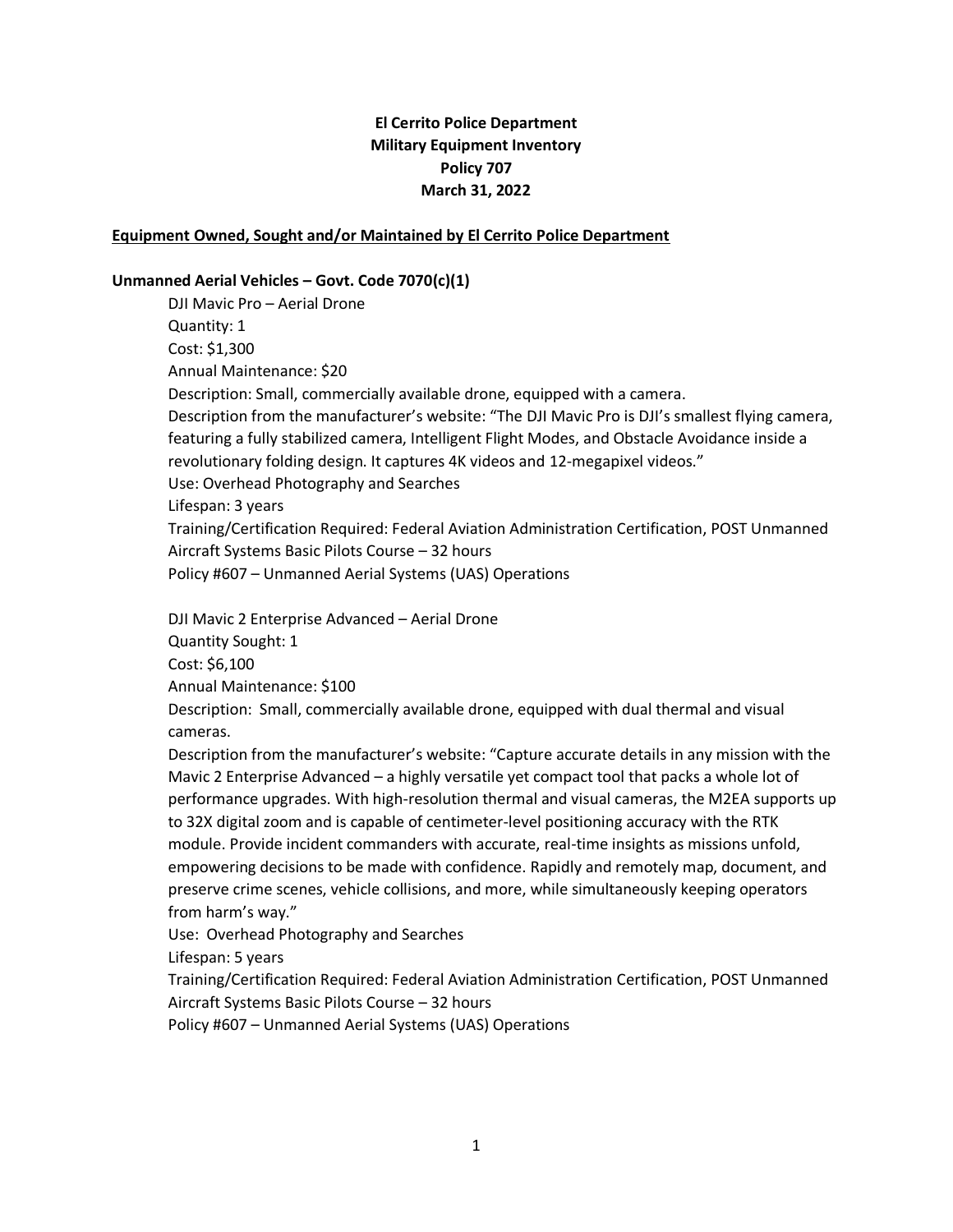#### **Command and Control Vehicles – Govt. Code 7070(c)(5)**

Ford Transit Panel Van – Incident Command Vehicle Quantity: 1 Cost: \$52,000 Annual Maintenance: \$1,000 Description: Large, commercially available cargo van, outfitted with desk, chairs and cabinets. Description from the manufacturer's website: "Ford Transit Cargo Van offers plenty of cargo space for installing racks and bins as well as convenient storage of tools, supplies, equipment and more." Use: Planning and coordination space for major events, critical incidents, and major criminal investigations. Lifespan: 10 years Training/Certification Required: California Driver's License Policy #704 – Vehicle Use

#### **Specialized Firearms – Govt. Code 7070(c)(10)**

Heckler and Koch MP5 Submachine Gun Quantity: 2

Cost: \$2,000 each

Annual Maintenance: \$10

Description: Automatic sub-machinegun, 9mm caliber, stock configuration

Description from the manufacturer's website: "The 9 mm MP5 submachine gun uses the same delayed blowback operating system found on the famous HK G3 automatic rifle. Reliability, accuracy, ease of handling, simple maintenance, and safety — all the elements of HK excellence are highlighted on the MP5. Firing from the closed-bolt position in all modes of fire make MP5 submachine guns extremely accurate and controllable."

Use: Compact alternate weapon for SWAT Team members.

Lifespan: 25 years

equator of the ball."

Training/Certification Required: SWAT School – 80 hours, Tactical/Patrol Rifle Course – 24 hours Policy #300 – Use of Force, Policy #306 – Firearms, Policy #417 Patrol Rifle

#### **Gas Based Projectiles – Govt. Code 7070(c)(12)**

Defense Technology Han-Ball CS (Tear Gas Canister) Quantity: 8 Cost: \$20 each Annual Maintenance: \$0 Description: Hand thrown Tear Gas Canister. Tear gas is a crowd control agent that causes irritation to the eyes, mouth, and skin. Description from the manufacturer's website: "The Han-Ball™ CS Grenade is an outdoor use grenade expelling its payload in approximately 15-20 seconds. The rubber ball round has an over all size of 4.8 in. tall, including the fuse head, and 3.1 in. diameter. This launchable grenade holds approximately 1.6 oz. of active agent which is expelled through three ports around the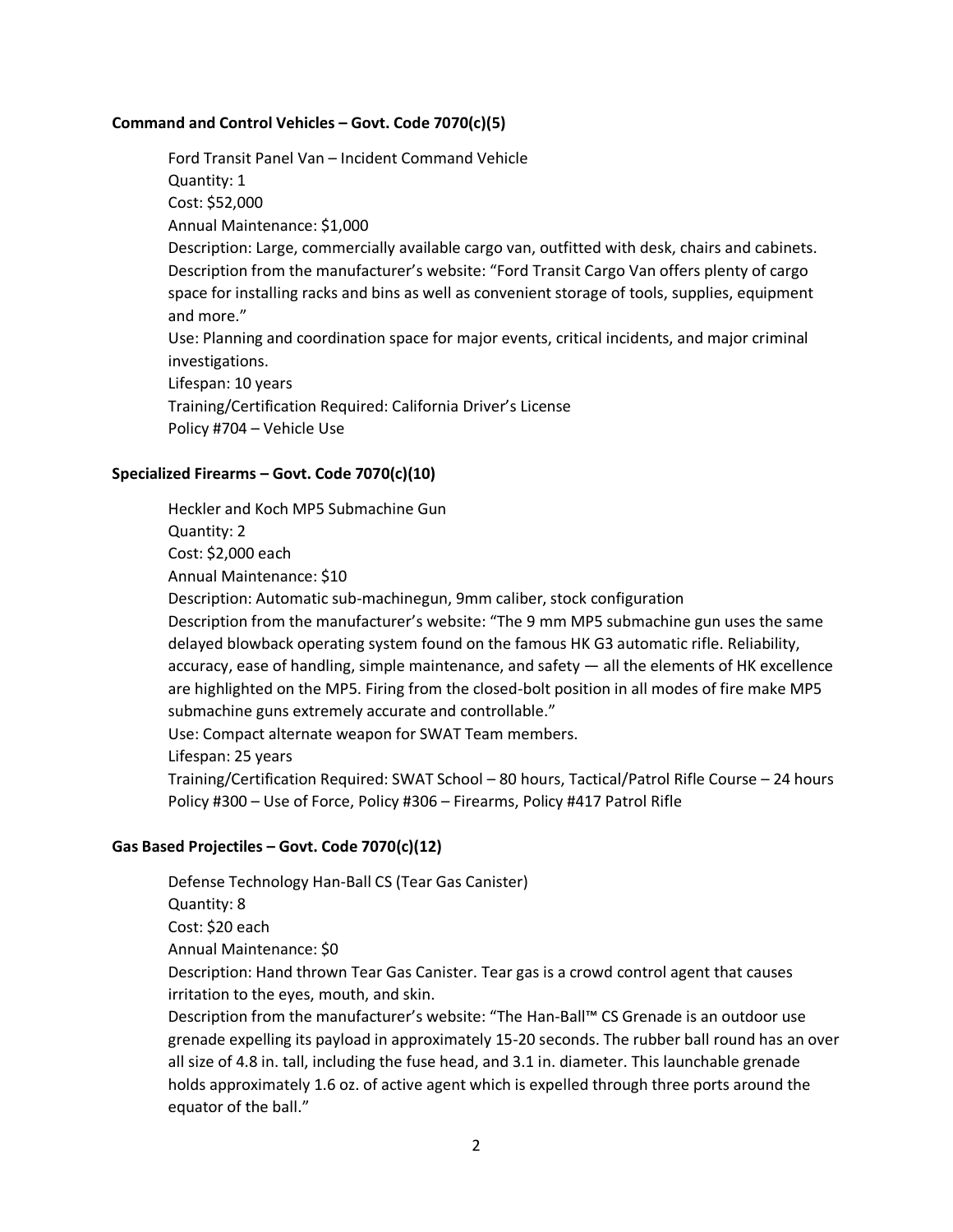Use: Crowd Control and Training for Academy Recruits Lifespan: 5 years Training/Certification Required: Chemical Munitions Policy #300 – Use of Force, Policy #303 – Control Devices and Techniques, Policy #433 – First Amendment Assemblies

#### **Projectile Launch Platforms and Munitions – Govt. Code 7070(c)(14)**

Remington Model 870 Shotgun Quantity: 6 Cost: \$1,075 each Annual Maintenance: \$10 Description: Standard shotgun outfitted with orange stock, orange fore end, and sling. Ammunition is Drag Stabilized Beanbag rounds. Description from the manufacturer's website: "Pump-action shotgun design - the ultimate in strength, durability, silky-smooth bind-free action, and sleek classical lines" Use: Less lethal impact weapon. Provides user the ability to deploy a kinetic weapon at a distance. Allows the user to remain behind cover or in a safe position while engaging actively violent and dangerous subjects. Lifespan: 25 years Training/Certification Required: Department Use of Force Training Policy #300 – Use of Force, Policy #303 – Control Devices and Techniques, Policy #306 –

Firearms, Policy #433 – First Amendment Assemblies

Defense Technology 1325 40mm Launcher

Quantity: 3

Cost: \$2,250

Annual Maintenance: \$10

Description: A single shot launcher for use with specialty munitions. Ammunition can be sponge, marking sponge, or pepper powder sponge rounds.

Description from the manufacturer's website: "Manufactured exclusively for Defense Technology®, the 40LMTS is a tactical single shot launcher that features an expandable ROGERS Super Stoc and an adjustable Integrated Front Grip (IFG) with light rail. The 40LMTS will fire standard 40mm less lethal ammunition, up to 4.8" in cartridge length."

Use: Less lethal impact weapon. Provides user the ability to deploy a kinetic weapon at a distance. Allows the user to remain behind cover or in a safe position while engaging actively violent and dangerous subjects.

Lifespan: 25 years

Training/Certification Required: Department Use of Force Training Policy #300 – Use of Force, Policy #303 – Control Devices and Techniques, Policy #306 –

Firearms, Policy #433 – First Amendment Assemblies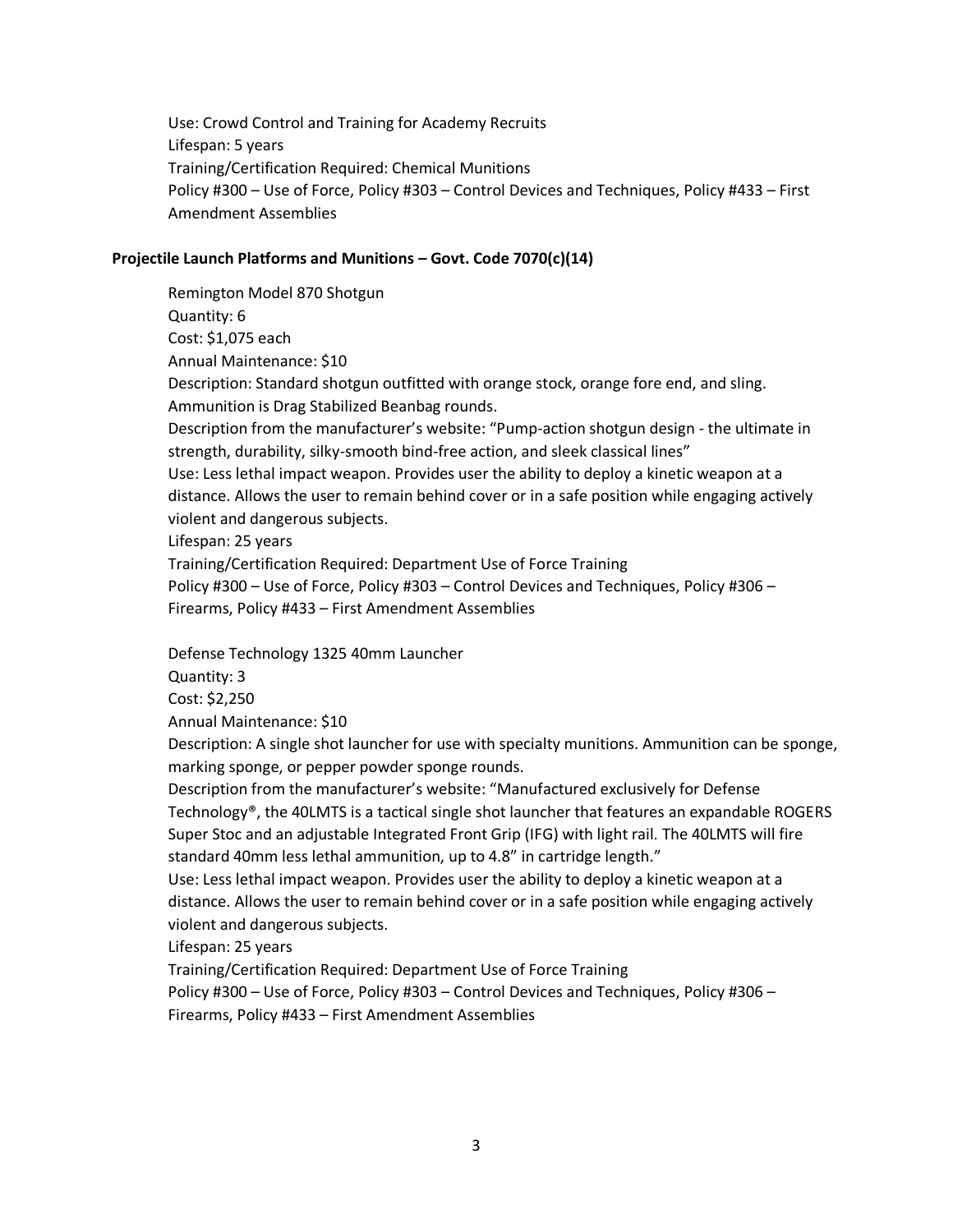Defense Technology 1440 40mm 4-shot Launcher

Quantity: 1

Cost: \$4,000

Annual Maintenance: \$10

Description: A four shot launcher, for use with specialty munitions. Ammunition can be sponge, marking sponge, or pepper powder sponge rounds.

Description from the manufacturer's website: "Designed for riot and tactical situations, the Defense Technology® 1440 40mm Tactical 4-Shot Launcher is low-profile and lightweight, providing multi-shot capability in an easy to carry launcher. It features the Rogers Super Stoc™ expandable gun stock, an adjustable Picatinny mounted front grip, and a unique direct-drive system to advance the magazine cylinder."

Use: Less lethal impact weapon. Provides user the ability to deploy a kinetic weapon at a distance. Allows the user to remain behind cover or in a safe position while engaging actively violent and dangerous subjects.

Lifespan: 25 years

Training/Certification Required: Department Use of Force Training Policy #300 – Use of Force, Policy #303 – Control Devices and Techniques, Policy #306 – Firearms, Policy #433 – First Amendment Assemblies

FN America 303 Mk2 Less-Lethal Launcher

Quantity Sought: 12

Cost: \$1,750 each

Annual Maintenance: \$50

Description: A 15 round, CO2 powered, launcher system. Primary ammunition is paint or OC based weighted projectiles. Equipped with a Patrol Optic. Not a firearm.

Description from the manufacturer's website: "Built from lightweight, rugged polymer and driven by a compressed  $CO<sub>2</sub>$  air tank, the FN 303<sup>®</sup> Mk2 upgrades FN's less lethal technology for today's officers, delivering increased accuracy with new, adjustable flip up metal sights and a MIL-STD 1913 top rail for optical or red dot sights. The fin-stabilized projectiles deliver optimum accuracy with maximum effectiveness and safety. Officers can quickly change from inert, marking, impact or irritant projectiles, with a clear view of the projectile type and remaining count in the magazine."

Use: Less lethal impact weapon. Provides user the ability to deploy a kinetic weapon at a distance. Allows user to remain behind cover or in a safe position while engaging actively violent and dangerous subjects.

Lifespan: 15 years

Training/Certification Required: Department Use of Force Training

Policy #300 – Use of Force, Policy #303 – Control Devices and Techniques, Policy #433 – First Amendment Assemblies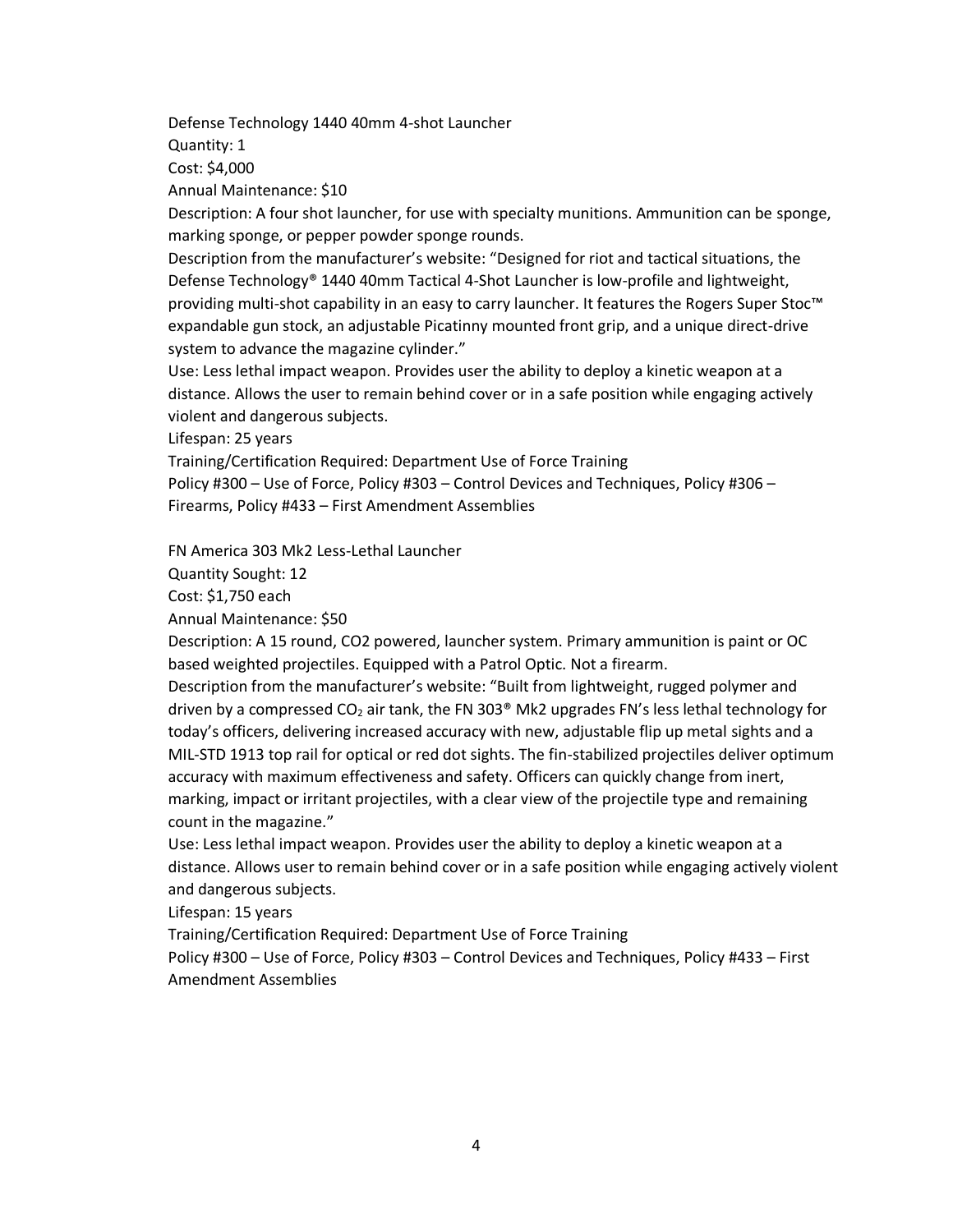FN 303 Washable Paint Less-Lethal Projectiles

Quantity Sought: 450

Cost: \$4 each

Annual Maintenance: \$0

Description: A plastic weighted projectile containing washable paint.

Description from the manufacturer: "This projectile is intended for training and for marking suspects and objects with a washable colorant."

Use: Less lethal impact weapon. Provides user the ability to deploy a kinetic weapon at a distance. Allows the user to remain behind cover or in a safe position while engaging actively violent and dangerous subjects. The round also disburses washable paint at the point of impact, assisting officers with identifying violent subjects.

Lifespan: 5 years

Training/Certification Required: Department Use of Force Training

Policy #300 – Use of Force, Policy #303 – Control Devices and Techniques, Policy #433 – First Amendment Assemblies

FN 303 PAVA/OC Powder Less-Lethal Projectiles

Quantity Sought: 150

Cost: \$5 each

Annual Maintenance: \$0

Description: A plastic weighted projectile containing an irritant in the form of PAVA/OC powder. PAVA is an acronym for Pelargonic Acid Vanillylamide, a synthetic capsaicinoid, created from peppers.

OC is an acronym for Oleoresin Capsicum, a powder made from peppers.

Description from the manufacturer: "This projectile is intended as an irritant for individual suspects, point-specific targets, or small-area denial. The active ingredient is 0.5% PAVA/OC in a powder form for ease of storage, deployment, and clean-up."

Use: Less lethal impact weapon. Provides user the ability to deploy a kinetic weapon at a distance. Allows the user to remain behind cover or in a safe position while engaging actively violent and dangerous subjects. The round also disburses PAVA/OC powder at the point of impact, causing discomfort.

Lifespan: 5 years

Training/Certification Required: Department Use of Force Training

Policy #300 – Use of Force, Policy #303 – Control Devices and Techniques, Policy #433 – First Amendment Assemblies

Defense Technology 3027 Drag Stabilized Beanbag Round

Quantity: 200

Cost: \$5 each

Description: A 12-gauge round, holding a ballistic fiber bag containing lead shot as a projectile. Description from the manufacturer's website: "The Drag Stabilized™ 12-Gauge Round is a translucent 12-Gauge shell loaded with a 40-Gram tear shaped bag made from a cotton and ballistic material blend and filled with #9 shot."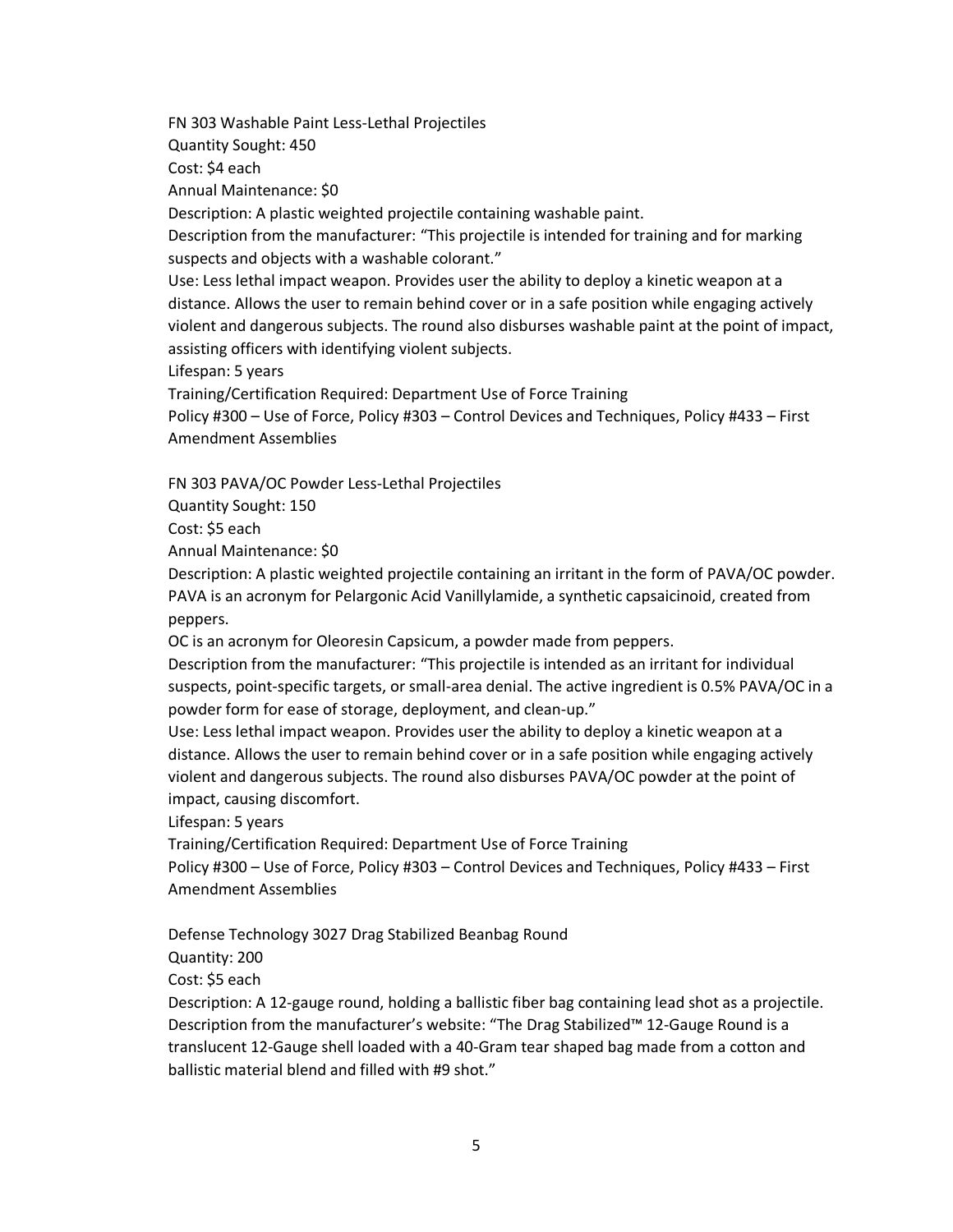Use: Less lethal impact weapon. Provides user the ability to deploy a kinetic weapon at a distance. Allows the user to remain behind cover or in a safe position while engaging actively violent and dangerous subjects.

Lifespan: 5 years

Training/Certification Required: Department Use of Force Training Policy #300 – Use of Force, Policy #303 – Control Devices and Techniques, Policy #306 – Firearms, Policy #433 – First Amendment Assemblies

Defense Technology 6325 Exact Impact Sponge

Quantity: 55

Cost: \$5 each

Description: A 40mm round, with a blue foam projectile.

Description from the manufacturer's website: "This lightweight, high-speed projectile consisting of a plastic body and sponge nose that is spin stabilized via the incorporated rifling collar and the 40 mm launcher's rifled barrel. The round utilizes smokeless powder as the propellant, and, therefore, have velocities that are extremely consistent. Used for Crowd Control, Patrol, and Tactical Applications."

Use: Less lethal impact weapon. Provides user the ability to deploy a kinetic weapon at a distance. Allows the user to remain behind cover or in a safe position while engaging actively violent and dangerous subjects.

Lifespan: 5 years

Training/Certification Required: Department Use of Force Training

Policy #300 – Use of Force, Policy #303 – Control Devices and Techniques, Policy #306 – Firearms, Policy #433 – First Amendment Assemblies

Defense Technology 6320 Direct Impact OC

Quantity: 6

Cost: \$5 each

Description: A 40mm round, with an orange foam projectile. Projectile contains orange marking and pepper powder.

Description from the manufacturer's website: "40 mm Direct Impact® Round. Lightweight, highspeed projectile consists of a plastic body and a crushable foam nose. The orange foam nose indicates that the round contains an OC powder."

Use: Less lethal impact weapon. Provides user the ability to deploy a kinetic weapon at a distance. Allows the user to remain behind cover or in a safe position while engaging actively violent and dangerous subjects. The round also disburses pepper powder at the point of impact, causing discomfort.

Lifespan: 5 years

Training/Certification Required: Department Use of Force Training

Policy #300 – Use of Force, Policy #303 – Control Devices and Techniques, Policy #306 – Firearms, Policy #433 – First Amendment Assemblies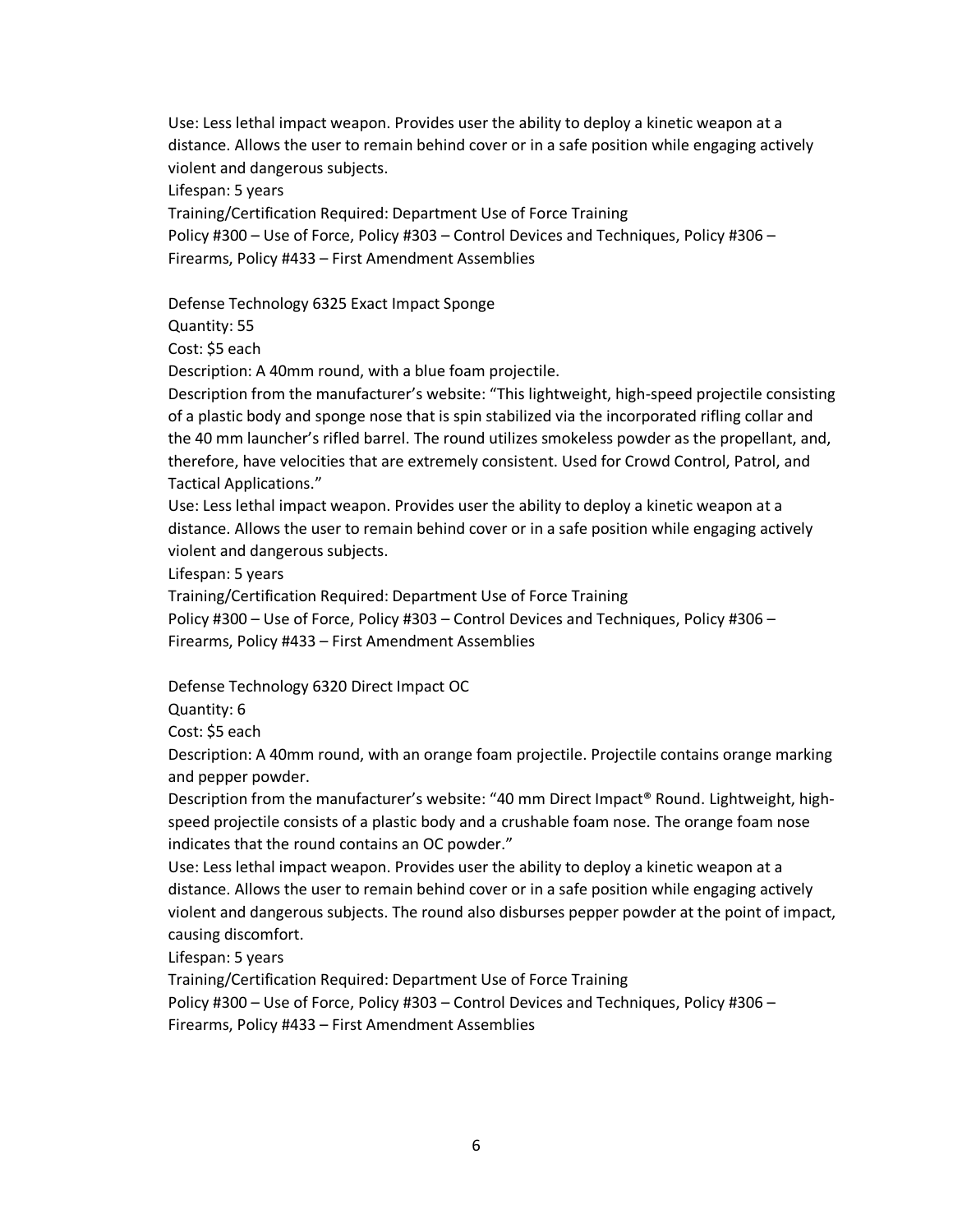Defense Technology 6326 Direct Impact Marking

Quantity: 11

Cost: \$5 each

Description: A 40mm round, with a green foam projectile. Projectile contains green marking powder.

Description from the manufacturer's website: "40 mm Direct Impact® Round. This lightweight, high-speed projectile consists of a plastic body and a crushable foam nose. The green foam nose indicates that the round contains a marking agent."

Use: Less lethal impact weapon. Provides user the ability to deploy a kinetic weapon at a distance. Allows the user to remain behind cover or in a safe position while engaging actively violent and dangerous subjects. The round also disburses green powder at the point of impact, assisting officers with identifying violent subjects.

Lifespan: 5 years

Training/Certification Required: Department Use of Force Training

Policy #300 – Use of Force, Policy #303 – Control Devices and Techniques, Policy #306 –

Firearms, Policy #433 – First Amendment Assemblies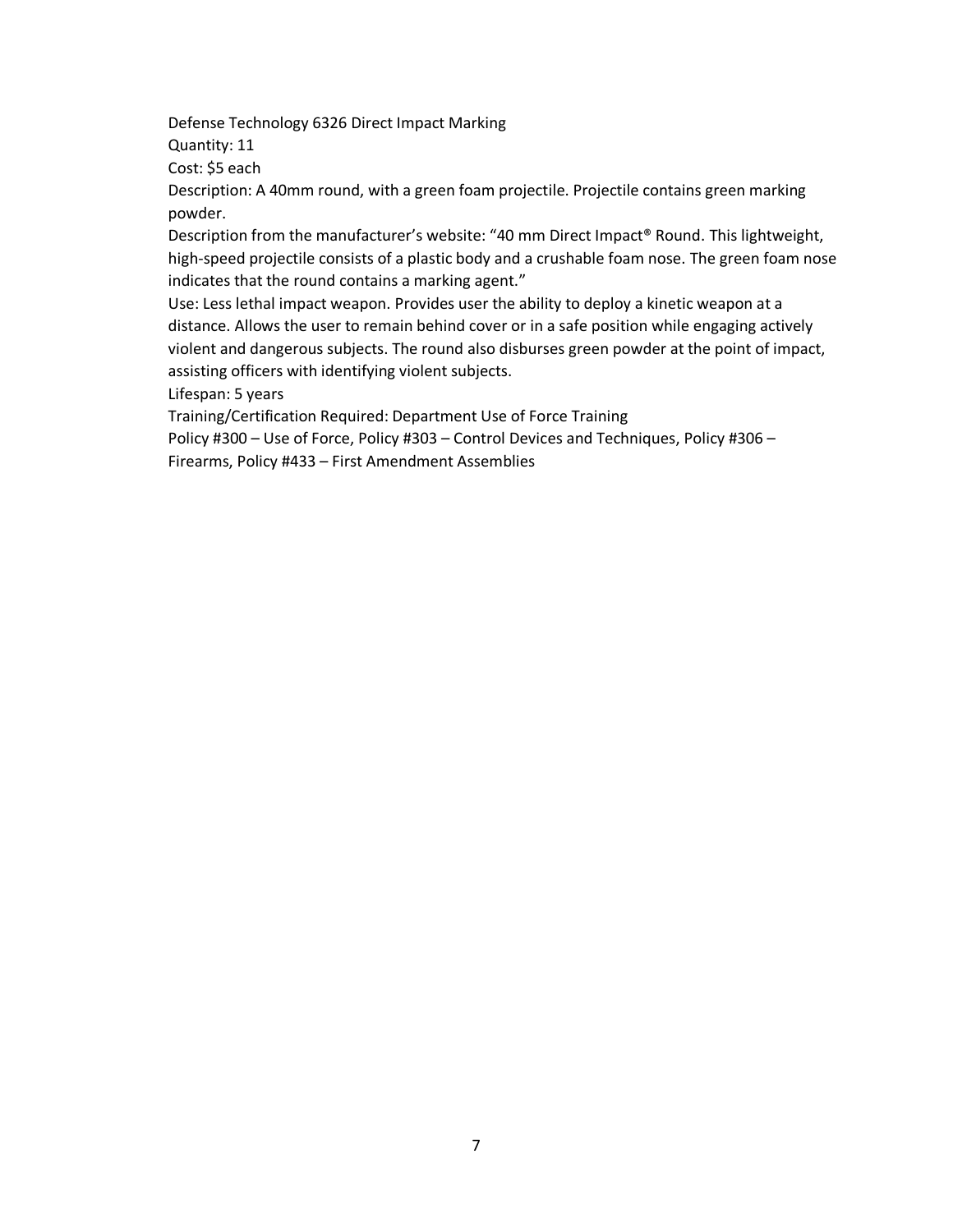**Military Equipment Not Owned, Sought or Maintained by the El Cerrito Police Department Equipment Owned and/or Utilized by Law Enforcement Agencies with which the El Cerrito Police Department Collaborates and/or Participates for Law Enforcement Purposes**

#### **Unmanned, Remotely Piloted, Powered Aerial or Ground vehicles – Govt. Code 7070(c)(1)**

Various ground robots and aerial drones are deployed by agencies in the San Francisco Bay Area Quantity: Outside Owned. Not owned or sought by the ECPD, unless otherwise noted in preceding section.

Cost: Unknown

Annual Maintenance: Unknown

Description: Remotely operated robotic vehicles of various types.

Use: Multiple. Aerial drones can be used for overhead photography and searches, including with infrared camera systems. Ground based drones can be used to search, remotely deliver, communicate, or retrieve items, and aid in bomb detection and disarming. Drones are typically used in situations which are too dangerous for humans, as in bomb disarming, or more cost effective than other methods, as in the use of an aerial drone instead of a helicopter. Lifespan: Varies

Training/Certification Required: Dependent upon agency and drone type.

Policy 409 – Response to Bomb Calls, Policy #607 – Unmanned Aerial Systems (UAS) Operations

#### **Mine-Resistant Ambush-Protected (MRAP) Vehicles or Armored Personnel Carriers - Govt. Code 7070(c)(2)**

Various armored vehicles are deployed by agencies in the San Francisco Bay Area Quantity: Outside Owned. Not owned or sought by the ECPD.

Cost: Unknown

Annual Maintenance: Unknown

Description: Large truck or Armored Personnel Carrier covered in bullet resistant material. Use: Transportation of people and equipment in a gunfire protected vehicle. Protected approach during active shooter incident. Protected evacuation of civilians during active shooter incident. Sometimes used in conjunction with a SWAT team call out event.

Lifespan: Varies

Training/Certification Required: Dependent upon agency and vehicle type. Policy #704 – Vehicle Use

## **Command and control vehicles that are either built or modified to facilitate the operational control and direction of public safety units - Govt. Code 7070(c)(5)**

Various command vehicles are deployed by agencies in the San Francisco Bay Area Quantity: Outside Owned. Not owned or sought by the ECPD unless otherwise noted in preceding section.

Cost: Unknown

Annual Maintenance: Unknown

Description: Van or Recreational Vehicle equipped with support equipment, often including chairs, desks, communications equipment, and computers. May contain a bathroom. Use: Planning and coordination center during major incidents and disasters.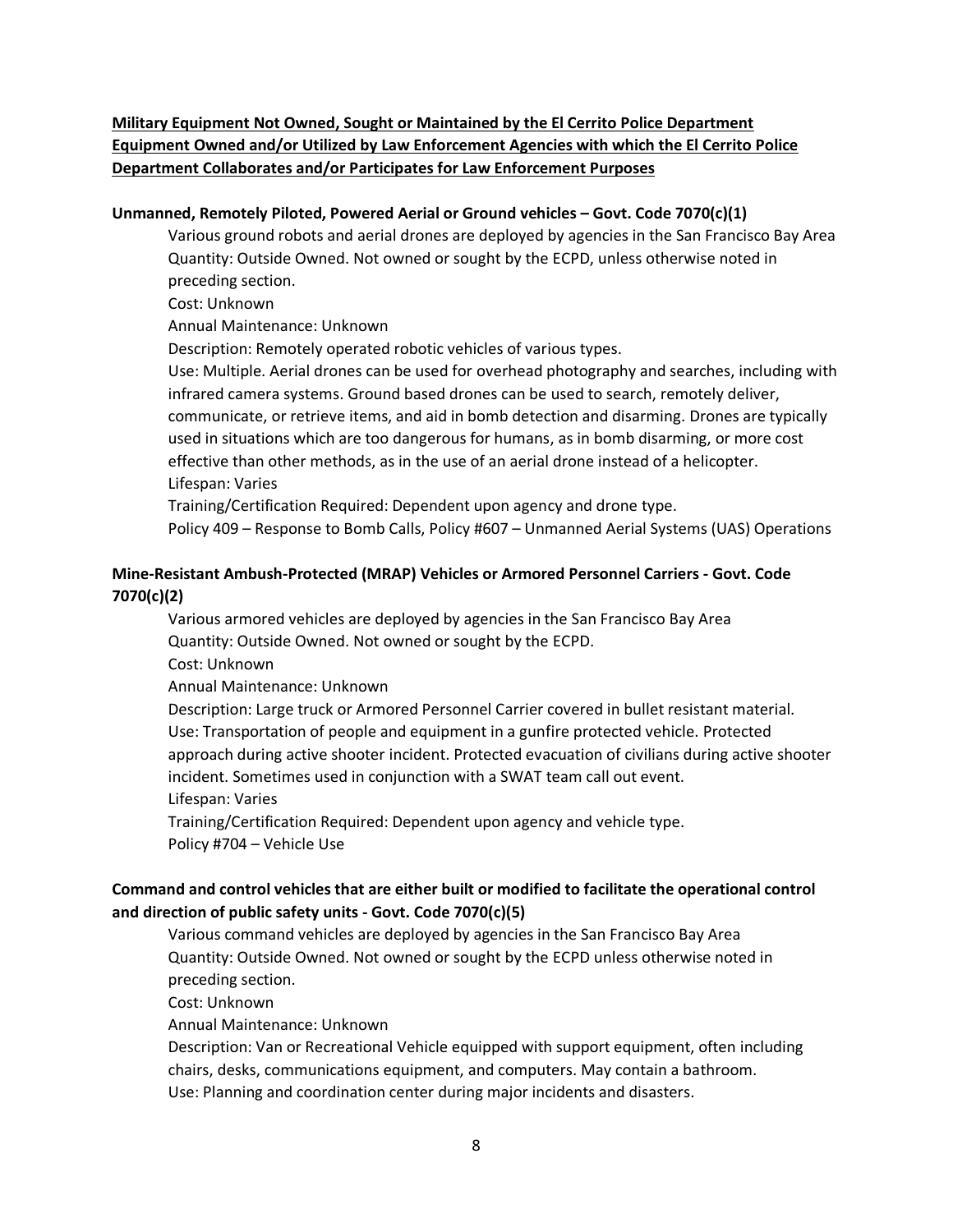Lifespan: Varies Training/Certification Required: Dependent upon agency and vehicle type. Policy #704 – Vehicle Use, Policy #433 – First Amendment Assemblies,

#### **Battering rams, slugs, and breaching apparatuses that are explosive in nature - Govt. Code 7070(c)(7)**

Breaching Slugs are equipment used by SWAT teams.

Quantity: Outside Owned. Not owned or sought by the ECPD.

Cost: Unknown

Annual Maintenance: Unknown

Description: Projectile designed to defeat a lock.

Use: Open barricaded doors, gates, windows, or other points of entry, by a SWAT team. Entry using a breaching apparatus will typically be supported by a search warrant, but may be used in the event of an active shooter incident.

Lifespan: Varies

Training/Certification Required: POST Certified Training amongst outside agencies. Policy #300 – Use of Force, Policy #306 – Firearms

#### **Specialized firearms and ammunition of less than .50 caliber - Govt. Code 7070(c)(10)**

Various rifles and accompanying ammunition are used by agencies in the San Francisco Bay Area.

Quantity: Outside Owned. Not owned or sought by the ECPD unless otherwise noted in preceding section.

Cost: Unknown

Annual Maintenance: Unknown

Description: Firearms that may be bolt-action, semi-automatic or automatic. May be equipped with a telescopic sight for high accuracy. An example could be a submachine gun or sniper rifle used by a swat team.

Use: Engage a target with lethal force when necessary and high precision is needed.

Lifespan: Varies

Training/Certification Required: POST Certified Training.

Policy #300 – Use of Force, Policy #306 – Firearms, Policy #417 Patrol Rifle

## **"Flashbang" grenades and explosive breaching tools, "tear gas," and "pepper balls" - Govt. Code 7070(c)(12)**

Various devices are used by SWAT teams in the San Francisco Bay Area.

Quantity: Outside Owned. Not owned or sought by the ECPD, unless otherwise noted in preceding section.

Cost: Unknown

Annual Maintenance: Unknown

Description: Varies. Distraction devices, irritant dispersal, breaching devices. May be deployed through a compressed air powered launcher or a handheld projectile.

Use: Distraction, irritation, or opening barricaded doors.

Lifespan: Varies

Training/Certification Required: Dependent upon agency and type.